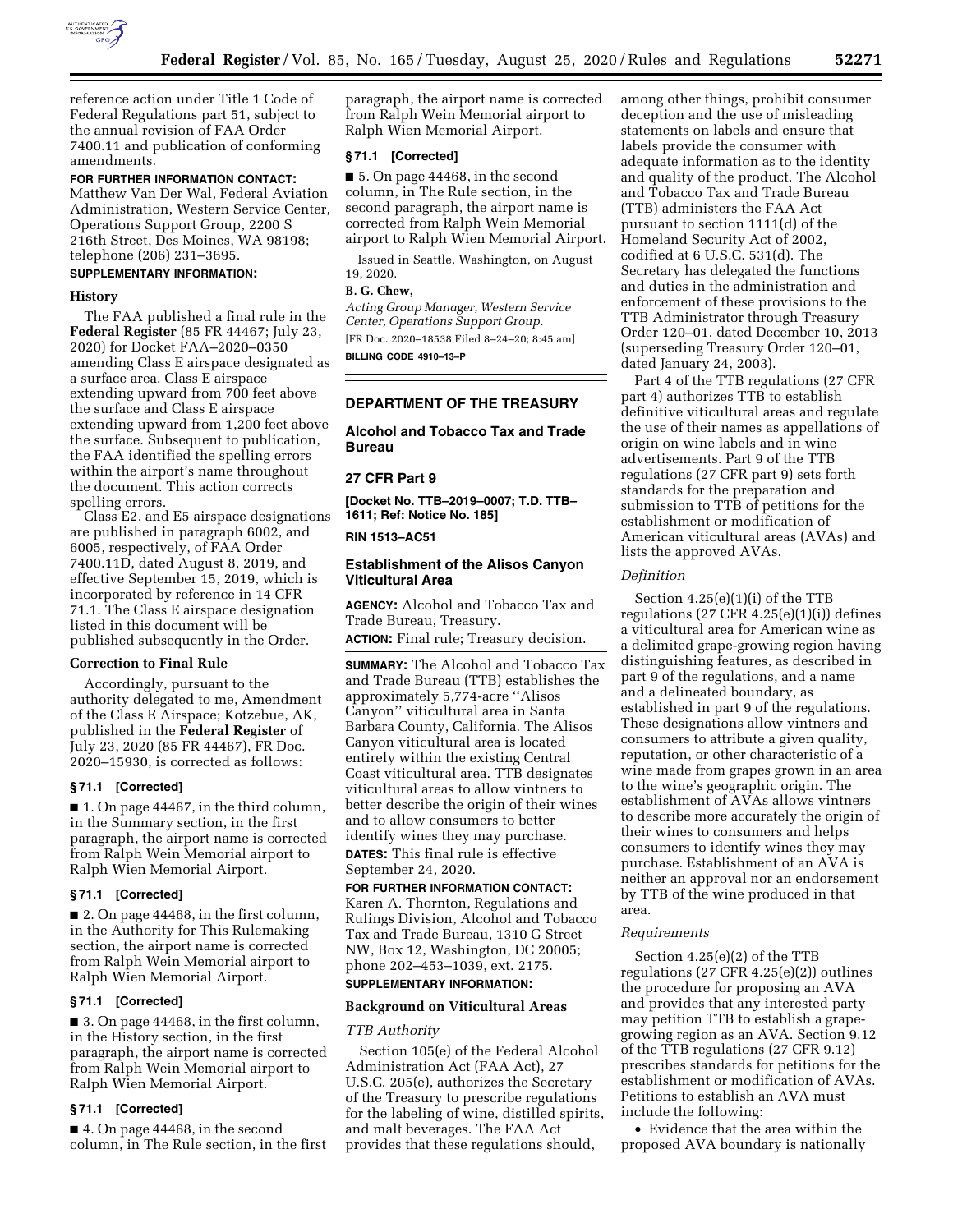or locally known by the AVA name specified in the petition;

• An explanation of the basis for defining the boundary of the proposed AVA;

• A narrative description of the features of the proposed AVA affecting viticulture, such as climate, geology, soils, physical features, and elevation, that make the proposed AVA distinctive and distinguish it from adjacent areas outside the proposed AVA;

• The appropriate United States Geological Survey (USGS) map(s) showing the location of the proposed AVA, with the boundary of the proposed AVA clearly drawn thereon;

• If the proposed AVA is to be established within, or overlapping, an existing AVA, an explanation that both identifies the attributes of the proposed AVA that are consistent with the existing AVA and explains how the proposed AVA is sufficiently distinct from the existing AVA and therefore appropriate for separate recognition; and

• A detailed narrative description of the proposed AVA boundary based on USGS map markings.

#### **Alisos Canyon Petition**

TTB received a petition from Wesley D. Hagen, on behalf of local vineyard owners and winemakers, proposing the establishment of the ''Alisos Canyon'' AVA in Santa Barbara County, California. The proposed Alisos Canyon AVA lies entirely within the established Central Coast AVA (27 CFR 9.75).

Within the 5,774-acre proposed AVA, there are currently 9 producing commercial vineyards, which cover a total of approximately 238 acres. There is also one winery within the proposed AVA. According to the petition, the distinguishing features of the proposed Alisos Canyon AVA include its climate and soils. The petition also listed topography and geology as distinguishing features. However, based on the petition's descriptions, topography and geology appear to be too integral to the region's climate and soils, respectively, to be considered separately from those features. Therefore, TTB does not consider topography and geology to be separate distinguishing features of the proposed AVA.

The climate of the proposed Alisos Canyon AVA is affected by cool marine air which travels into the proposed AVA via the drainage system of San Antonio Creek. The proposed AVA is located approximately 25 miles from the Pacific Ocean and is situated in a transitional region, between the cooler coastal regions and the warmer inland areas.

Growing degree day accumulations 1 within the proposed Alisos Canyon AVA are higher than those of the regions to the northwest and southwest, which are closer to the ocean, and lower than those in the more inland regions to the south and east. The region due north of the proposed AVA also has higher growing degree day accumulations due to its location east of ridges and hills which trap warm air and block cool marine air from entering the region. According to the petition, the proposed AVA's location is a ''Goldilocks Rhone Zone,'' meaning that temperatures are neither too hot nor too cold for growing Rhone wine varietals such as Syrah, which is the most common varietal grown in the proposed AVA.

Soils within the proposed Alisos Canyon AVA are primarily derived from sandstone and shale. The most common soils are the Paso Robles Formation and Careaga Sandstone, which comprise 63 percent and 13 percent of the total soils, respectively. High calcium content from shale pebbles increases the thickness of the skins of red varietal wine grapes, which in turn increases the color and tannin levels in the resulting wine. High sand content provides excellent drainage for vineyards, thus reducing the risks from certain pests such as nematodes and phylloxera. The low clay content of Careaga Sandstone soils reduces the uptake of nutrients and reduces the vigor of the vines, resulting in smaller grapes with a higher skin-tojuice ratio than grapes of the same varietal grown in different soils with higher clay content.

To the north of the proposed AVA, within the Santa Maria Valley, the soils have sandier top soils. South of the proposed Alisos Canyon AVA, the soils are characterized by Metz fine sandy loam. To the east of the proposed AVA, the soils are primarily derived from serpentine and chert. To the west of the proposed AVA, the soils are described as deep, sandy soils of the Shedd, Chamise, and Point Sal Formation series.

# **Notice of Proposed Rulemaking and Comments Received**

TTB published Notice No. 185 in the **Federal Register** on October 15, 2019 (84 FR 55082), proposing to establish the Alisos Canyon AVA. In the notice,

TTB summarized the evidence from the petition regarding the name, boundary, and distinguishing features for the proposed AVA. The notice also compared the distinguishing features of the proposed AVA to the surrounding areas. For a detailed description of the evidence relating to the name, boundary, and distinguishing features of the proposed AVA, and for a detailed comparison of the distinguishing features of the proposed AVA to the surrounding areas, see Notice No. 185.

In Notice No. 185, TTB solicited comments on the accuracy of the name, boundary, and other required information submitted in support of the petition. In addition, given the proposed Alisos Canyon AVA's location within the Central Coast AVA, TTB solicited comments on whether the evidence submitted in the petition regarding the distinguishing features of the proposed AVA sufficiently differentiates it from the established AVA. TTB also requested comments on whether the geographic features of the proposed AVA are so distinguishable from the established AVA that the proposed AVA should no longer be part of the established AVA. The comment period closed December 16, 2019.

In response to Notice No. 185, TTB received a total of 18 comments. Commenters included the co-authors of the petition, local wine industry members, and members of the public who did not state an affiliation. All of the comments support the establishment of the proposed Alisos Canyon AVA, with most comments being an expression of general support. A few comments expressed agreement with the petition's description of the proposed AVA's soils and microclimate. None of the comments mentioned the proposed AVA's location within the established Central Coast AVA.

#### **TTB Determination**

After careful review of the petition and the comments received in response to Notice No. 185, TTB finds that the evidence provided by the petitioner supports the establishment of the Alisos Canyon AVA. Accordingly, under the authority of the FAA Act, section 1111(d) of the Homeland Security Act of 2002, and parts 4 and 9 of the TTB regulations, TTB establishes the ''Alisos Canyon'' AVA in Santa Barbara County, California, effective 30 days from the publication date of this document.

TTB has also determined that the Alisos Canyon AVA will remain part of the established Central Coast AVA. As discussed in Notice No. 185, the Alisos Canyon AVA shares some broad characteristics with the established

<sup>1</sup>See Albert J. Winkler et al., *General Viticulture*  (Berkeley: University of California Press, 2nd ed. 1974), pages 61–64. In the Winkler climate classification system, annual heat accumulation during the growing season, measured in annual growing degree days (GDDs), defines climatic regions. One GDD accumulates for each degree Fahrenheit that a day's mean temperature is above 50 degrees, the minimum temperature required for grapevine growth.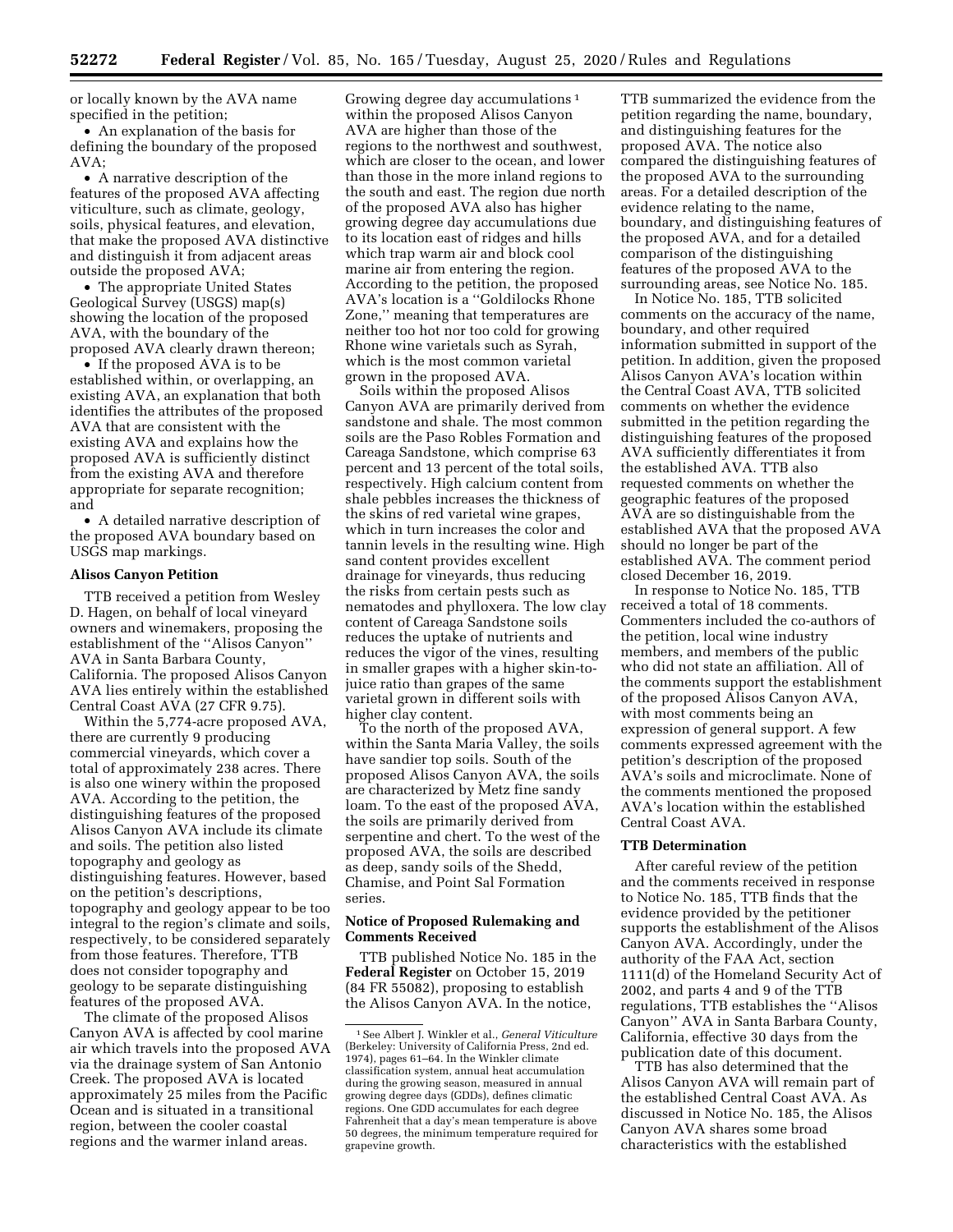AVA. For example, the proposed AVA has a marine-influenced climate that moderates growing season temperatures. A marine-influenced climate is also the basic viticultural feature of the Central Coast AVA. However, due to its smaller size, the Alisos Canyon AVA experiences a much smaller range of growing degree day accumulations within its proposed boundaries than the diverse, multicounty Central Coast AVA. It also has fewer soil types than the Central Coast AVA.

# **Boundary Description**

See the narrative description of the boundary of the Alisos Canyon AVA in the regulatory text published at the end of this final rule.

#### **Maps**

The petitioners provided the required maps, and they are listed below in the regulatory text. The Alisos Canyon AVA boundary may also be viewed on the AVA Map Explorer on the TTB website, at *[https://www.ttb.gov/wine/ava-map](https://www.ttb.gov/wine/ava-map-explorer)[explorer.](https://www.ttb.gov/wine/ava-map-explorer)* 

## **Impact on Current Wine Labels**

Part 4 of the TTB regulations prohibits any label reference on a wine that indicates or implies an origin other than the wine's true place of origin. For a wine to be labeled with an AVA name or with a brand name that includes an AVA name, at least 85 percent of the wine must be derived from grapes grown within the area represented by that name, and the wine must meet the other conditions listed in 27 CFR 4.25(e)(3). If the wine is not eligible for labeling with an AVA name and that name appears in the brand name, then the label is not in compliance and the bottler must change the brand name and obtain approval of a new label. Similarly, if the AVA name appears in another reference on the label in a misleading manner, the bottler would have to obtain approval of a new label. Different rules apply if a wine has a brand name containing an AVA name that was used as a brand name on a label approved before July 7, 1986. See 27 CFR 4.39(i)(2) for details.

With the establishment of the Alisos Canyon AVA, its name, ''Alisos Canyon,'' will be recognized as a name of viticultural significance under § 4.39(i)(3) of the TTB regulations (27  $CFR$  4.39(i)(3)). The text of the regulations clarifies this point. Consequently, wine bottlers using the name ''Alisos Canyon'' in a brand name, including a trademark, or in another label reference as to the origin of the wine, will have to ensure that the

product is eligible to use the AVA name as an appellation of origin.

The establishment of the Alisos Canyon AVA will not affect the existing Central Coast AVA, and any bottlers using ''Central Coast'' as an appellation of origin or in a brand name for wines made from grapes grown within the Central Coast AVA will not be affected by the establishment of this new AVA. The establishment of the Alisos Canyon AVA will allow vintners to use ''Alisos Canyon'' and ''Central Coast'' as appellations of origin for wines made primarily from grapes grown within the Alisos Canyon AVA if the wines meet the eligibility requirements for the appellation.

#### **Regulatory Flexibility Act**

TTB certifies that this regulation will not have a significant economic impact on a substantial number of small entities. The regulation imposes no new reporting, recordkeeping, or other administrative requirement. Any benefit derived from the use of an AVA name would be the result of a proprietor's efforts and consumer acceptance of wines from that area. Therefore, no regulatory flexibility analysis is required.

#### **Executive Order 12866**

It has been determined that this final rule is not a significant regulatory action as defined by Executive Order 12866 of September 30, 1993. Therefore, no regulatory assessment is required.

#### **Drafting Information**

Karen A. Thornton of the Regulations and Rulings Division drafted this final rule.

# **List of Subjects in 27 CFR Part 9**

Wine.

#### **The Regulatory Amendment**

For the reasons discussed in the preamble, TTB amends title 27, chapter I, part 9, Code of Federal Regulations, as follows:

# **PART 9—AMERICAN VITICULTURAL AREAS**

■ 1. The authority citation for part 9 continues to read as follows:

**Authority:** 27 U.S.C. 205.

## **Subpart C—Approved American Viticultural Areas**

■ 2. Subpart C is amended by adding § 9.270 to read as follows:

## **§ 9.270 Alisos Canyon.**

(a) *Name.* The name of the viticultural area described in this section is ''Alisos

Canyon''. For purposes of part 4 of this chapter, ''Alisos Canyon'' is a term of viticultural significance.

(b) *Approved maps.* The two United States Geological Survey (USGS) 1:24,000 scale topographic maps used to determine the boundary of the Alisos Canyon viticultural area are titled:

(1) Foxen Canyon, CA, 1995; and

(2) Zaca Creek, Calif., 1959.

(c) *Boundary.* The Alisos Canyon viticultural area is located in Santa Barbara County, California. The boundary of the Alisos Canyon viticultural area is as described below:

(1) The beginning point is on the Foxen Canyon map at an unnamed hilltop with a marked elevation of 1,137 feet, located west of the Cañada de los Coches in the La Laguna Grant. From the beginning point, proceed east in a straight line for 3.71 miles to the intersection of two unnamed, unimproved roads north of Rancho San Juan; then

(2) Proceed east-southeast in a straight line for approximately 1.2 miles to an unnamed hilltop with a marked elevation of 1,424 feet in the La Laguna Grant; then

(3) Proceed southwest in a straight line for approximately 1.7 miles, crossing onto the Zaca Creek map, to a point designated ''Oil,'' adjacent to the north fork of San Antonio Creek and the intersection of three unnamed light-duty roads in the Cañada del Comasa, La Laguna Grant; then

(4) Proceed west-southwest in a straight line for approximately 1.56 miles to the intersection of the north fork of San Antonio Creek and the 800 foot elevation contour in the Cañada del Comasa, La Laguna Grant; then

(5) Proceed west in a straight line 1.95 miles to an unnamed rectangular structure northeast of the terminus of an unnamed, unimproved road north of U.S. Highway 101 and BM 684 in the La Laguna Grant; then

(6) Proceed northwesterly in a straight line 0.32 mile to the intersection of Alisos Canyon Road and an unnamed, unimproved road east of the Cañada de los Coches in the La Laguna Grant; then

(7) Proceed north-northwest in a straight line for 1.68 miles, crossing onto the Foxen Canyon map, to an unnamed hilltop with a marked elevation of 997 feet in the La Laguna Grant; then

(8) Proceed northeast in a straight line for 0.5 mile to return to the beginning point.